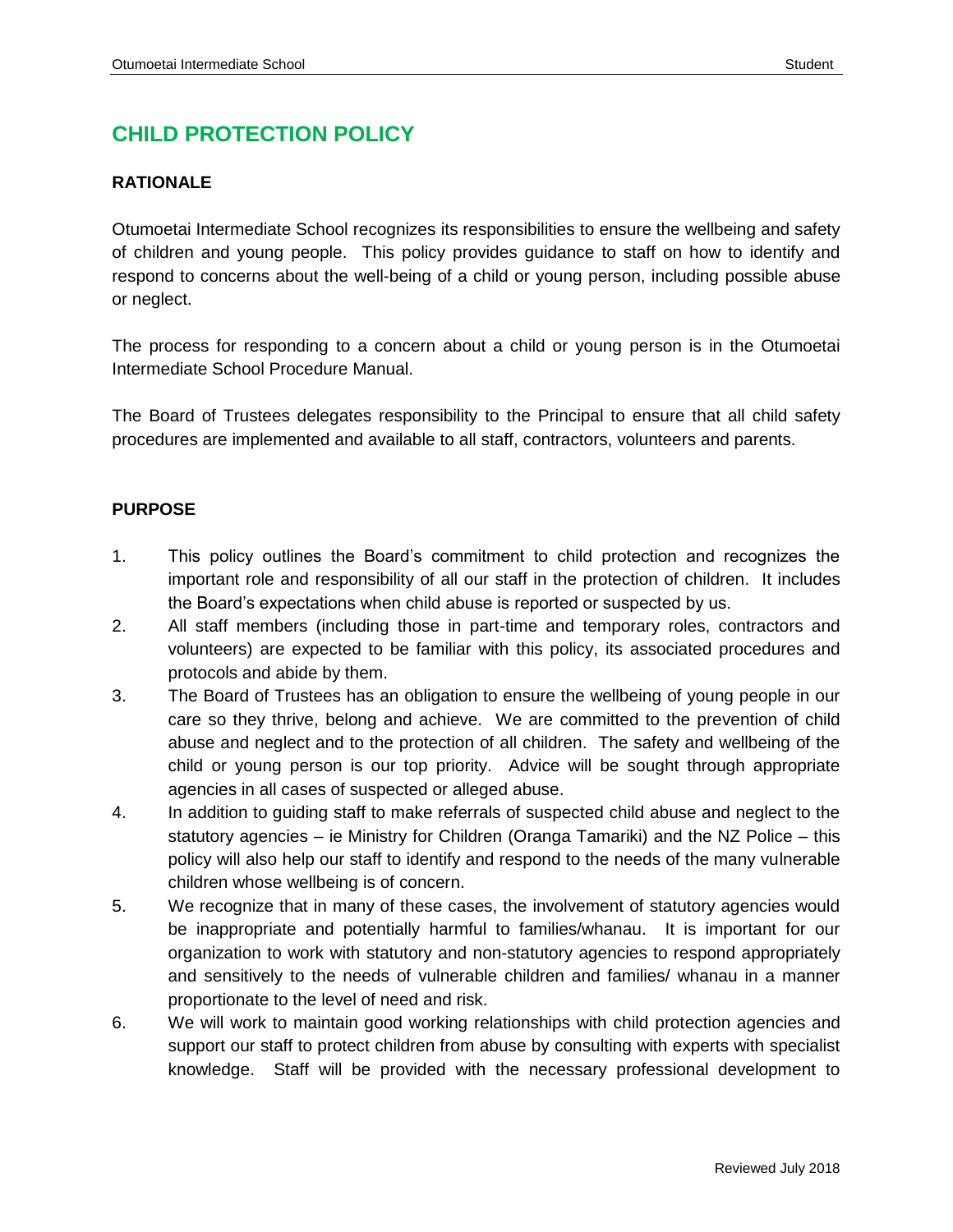maintain their ongoing knowledge of identification of and responses to abuse and neglect.

#### **DEFINITIONS**

- *Child*  any child or young person aged under 17 years and who is not married or in a civil union.
- *Child protection* activities carried out to ensure that children are safe in cases where there is suspected abuse or neglect or are at risk of abuse or neglect.
- *Disclosure* information given to a staff member by a child, parent or caregiver or a third party in relation to abuse or neglect.
- *Ministry for Children (Oranga Tamariki)* the agency responsible for investigating and responding to suspected abuse and neglect and for providing care and protection to children found to be in need.
- *New Zealand Police* the agency responsible for responding to situations where a child is in immediate danger and for working with Child, Youth and family in child protection work and investigating cases of abuse or neglect where an offence may have occurred.
- *Physical abuse* any acts that may result in physical harm of a child or young person. It can be, but is not limited to: bruising, cutting, hitting, beating, biting, burning, causing abrasions, strangulation, suffocation, drowning, poisoning and fabricated or induced illness.
- *Sexual abuse* any acts that involve forcing or enticing a child to take part in sexual activities, whether or not they are aware of what is happening. Sexual abuse can be but is not limited to:
	- *Contact abuse* touching breasts, genital/anal fondling, masturbation, oral sex, penetrative or non-penetrative contact with the anus or genitals, encouraging the child to perform such acts on the perpetrator or another, involvement of the child in activities for the purposes of pornography or prostitution.
	- *Non-contact abuse* exhibitionism, voyeurism, exposure to pornographic or sexual imagery, inappropriate photography or depictions of sexual or suggestive behaviours or comments.
- *Emotional Abuse*  any act or omission that results in adverse or impaired psychological, social, intellectual and emotional functioning or development. This can include:
	- Patterns of isolation, degradation, constant criticism or negative comparison to others, isolating, corrupting, exploiting or terrorizing a child can also be emotional abuse
	- Exposure to family/whanau or intimate partner violence.
- *Neglect* neglect is the most common form of abuse and although the effects may not be as obvious as physical abuse, it is just as serious. Neglect can be:
	- Physical not proving the necessities of life like a warm place, food and clothing
	- Emotional not providing comfort, attention and love
	- Neglectful supervision leaving children without someone safe looking after them
	- Medical neglect not taking care of health needs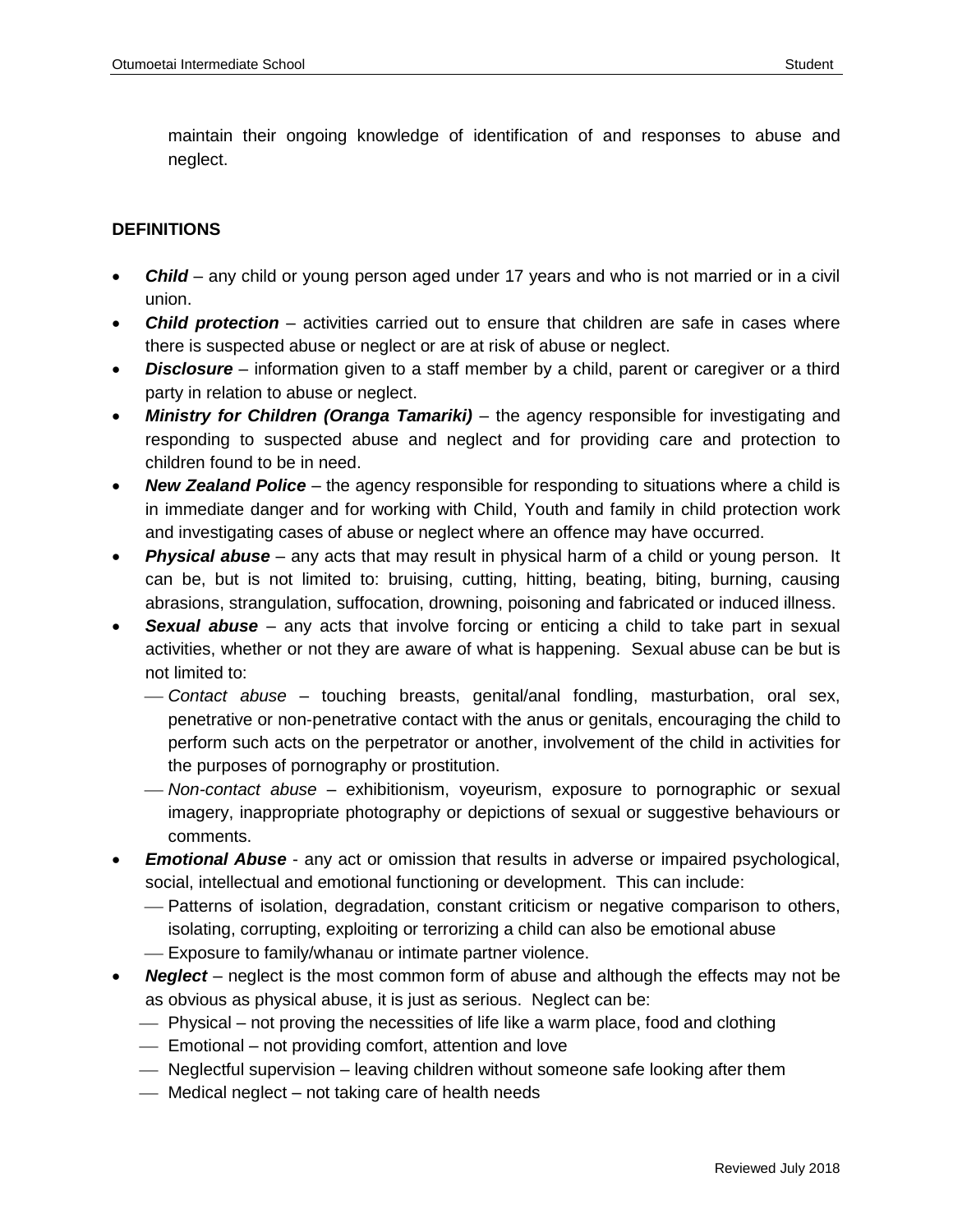Educational neglect – allowing chronic truancy, failure to enroll in education or inattention to education needs.

#### **TRAINING**

We are committed to maintaining and increasing staff awareness of how to prevent, recognize and respond to abuse through appropriate training. As part of their induction, new staff will be made aware of the policy on child protection. This policy will be referred to in the Staff handbook and available on the school website. Training, resources and/or advice will be available to ensure that all staff can carry out their roles in terms of this policy, particularly:

- Understanding child abuse and indicators of child abuse.
- Understanding and complying with legal obligations in regard to child abuse.
- Consulting with appropriate staff when concerned about a child or young person.
- Working with outside agencies on child abuse issues.
- Planning of environment and supervision to minimize risk.
- Dealing with child/parents/family/whanau.

#### **IDENTIFYING ABUSE AND NEGLECT**

Our approach to identifying abuse or neglect is guided by the following principles:

- We understand that every situation is different and it's important to consider all available information about the child and their environment before reaching conclusions. For example, behavioural concerns may be the result of life events, such as divorce, accidental injury or worry about the health of a loved one.
- We understand when we are concerned a child is showing signs of potential abuse or neglect we should talk with appropriate staff about this. It is important not to act alone. Often the pastoral team are working with children and whanau and hold private information that may be relevant. If staff are at all concerned about student safety, then they will consult with an appropriate person in the pastoral team.
- While there are different definitions of abuse, the important thing is for us to consider overall wellbeing and the risk of harm to the child. It is not so important to be able to categorise the type of abuse or neglect.
- It is normal for us to feel uncertain, however, the important thing is that we should be able to recognize when something is wrong, especially if we notice a pattern forming or several signs that make us concerned.
- Exposure to intimate partner violence (IPV) is a form of child abuse. There is a high rate of co-occurrence between IPV and the physical abuse of children.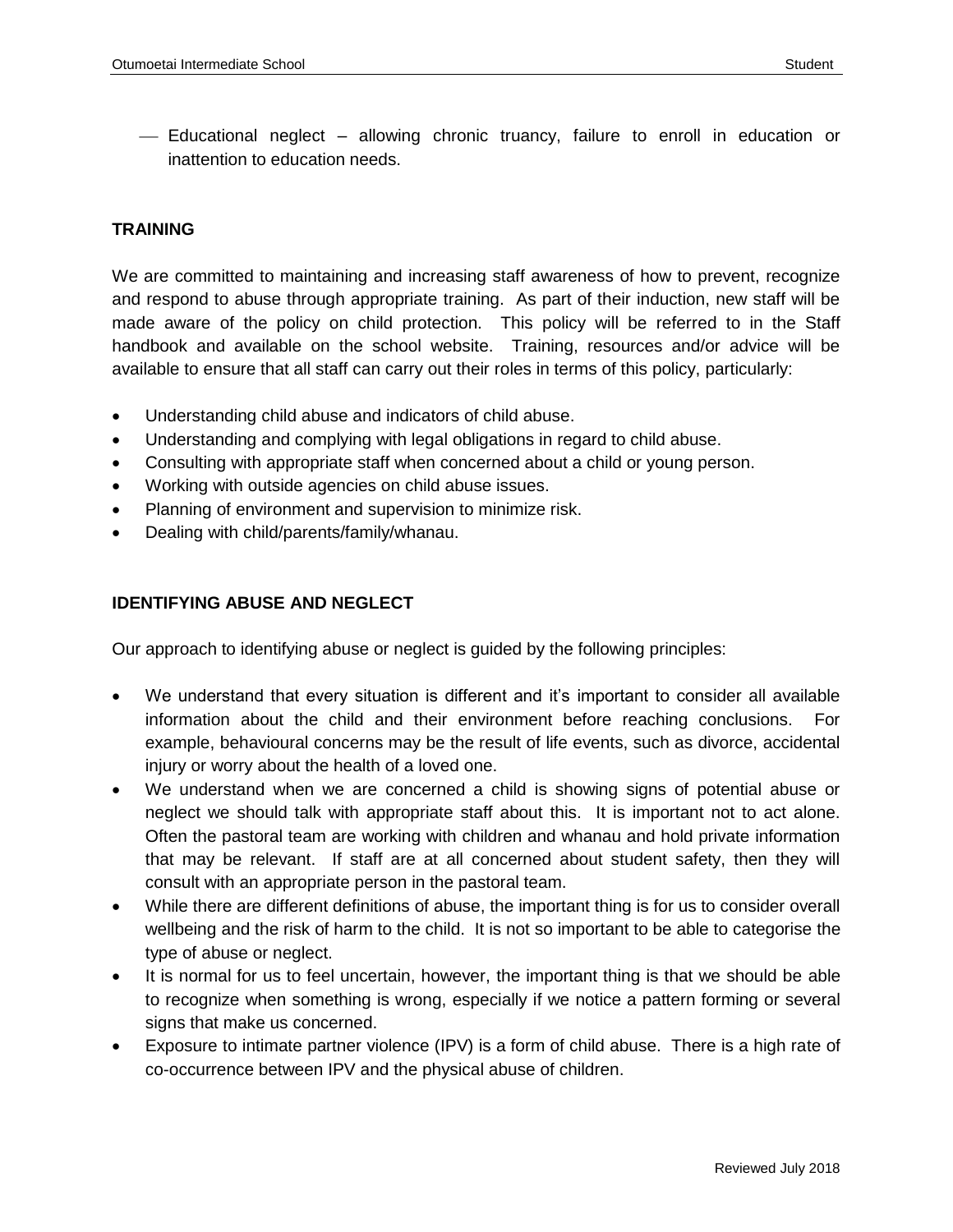### **We recognize the signs of potential abuse:**

- *Physical signs*  eg: unexplained injuries, burns, factures, unusual or excessive itching, genital injuries, sexually transmitted diseases.
- *Developmental delays* eg: small for their age, cognitive delays, falling behind in school, poor speech and social skills.
- *Emotional abuse/neglect* eg: sleep problems, low self-esteem, obsessive behavior, inability to cope in social situations, sadness/loneliness and evidence of self-harm.
- **Behavioural concerns** eg: age-inappropriate sexual interest or play, fear of a certain person or place, eating disorders/substance abuse, disengagement/ neediness, aggression.
- The child talking about things that indicate abuse making an allegation or disclosure.

### **We are aware of the signs of potential neglect:**

- *Physical signs* eg: looking rough and uncared for, dirty, without appropriate clothing, underweight.
- *Developmental delay* eg: small for their age, cognitive delays, falling behind in school, poor speech and social skills.
- *Emotional abuse/neglect* eg: sleep problems, low self-esteem, obsessive behavior, inability to cope in social situations, sadness/loneliness and evidence of self-harm.
- *Behavioural concerns* eg: disengagement/neediness, eating disorders/ substance abuse, aggression.
- *Neglectful supervision* eg: roaming unsupervised late at night, left alone, no safe home to return to.
- *Medical neglect* eg: untreated medical issue.

Every situation is different and staff will consider all available information about the child and their environment before reaching conclusions.

Staff may consult with the Ministry of Children (Oranga Tamariki) through their Edassist contact line 0508 332 774 for guidance in an appropriate response. We also maintain close working relationships with the Tauranga Youth aide officers of the NZ Police and may consult with them when appropriate.

When we respond to a suspected case of child abuse, we will write down our observations, impressions and communications as per procedure and store these in a confidential register. This register will be kept separate from other student records and held securely by the Deputy Principal, Pastoral Care. Access to this register will be strictly controlled.

Staff involved in cases of suspected child abuse are entitled to have support. The Deputy Principal, Pastoral Care has knowledge of individuals and agencies in the Tauranga community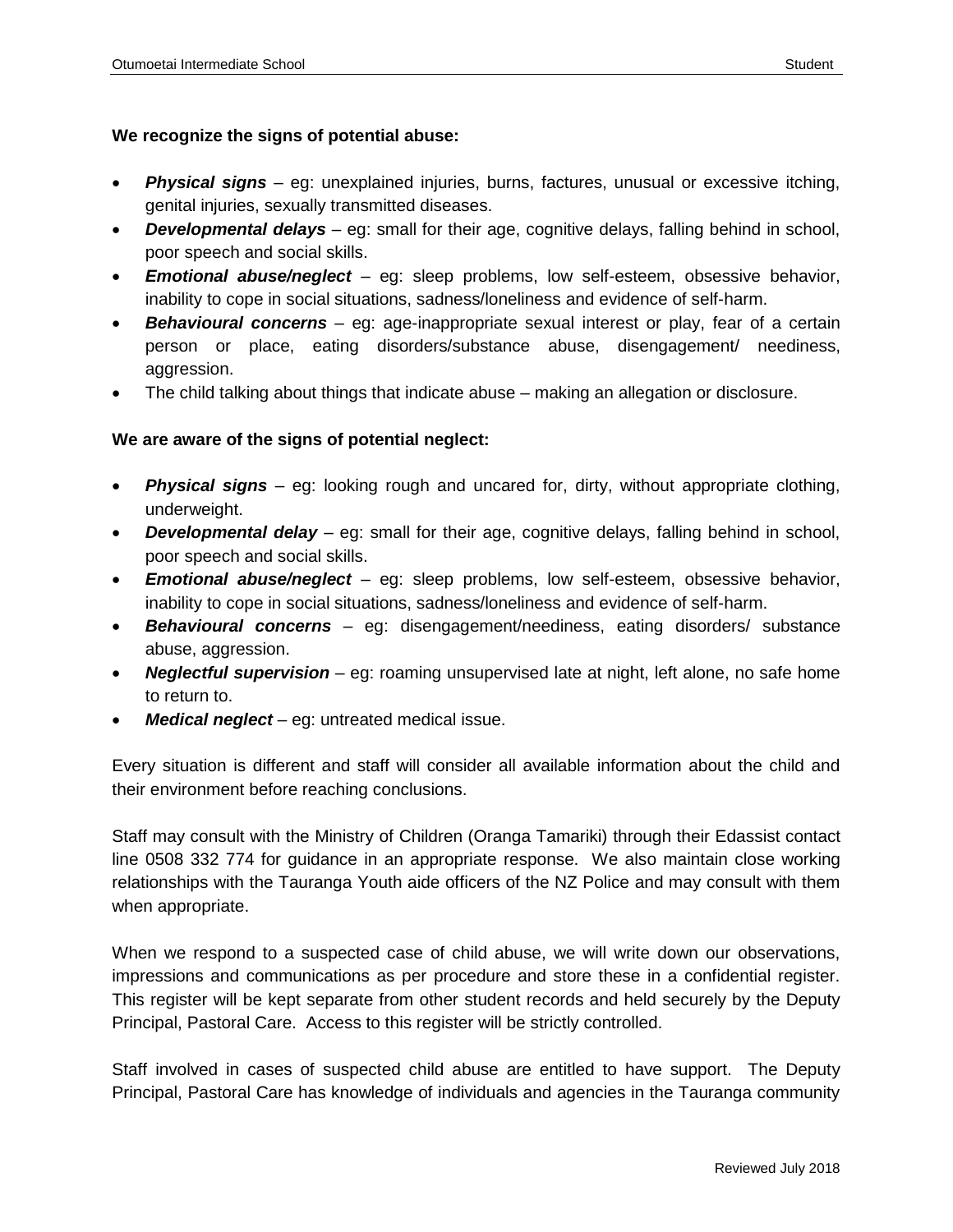that provide support. Where a staff member has been negatively affected by their involvement in responding to suspected abuse, they may access counselling or psychological support through the school's Employee Support process.

### **CONFIDENTIALITY AND INFORMATION SHARING**

The privacy and wellbeing of the student is paramount. Staff will speak their concerns only to the appropriately designated people (see procedures). Staff should be aware that:

- Under sections 15 and 16 of the Oranga Tamariki Act 1989, any person who believes that a child has been, or is likely to be, harmed physically, emotionally or sexually or ill-treated, abused, neglected or deprived may report the matter to the Ministry of Children (Oranga Tamariki) or the Police and provided the report is made in good faith, no civil, criminal or disciplinary proceedings may be brought against them.
- When collecting personal information about individuals, it is important to be aware of the requirements of the privacy principles, ie the need to collect the information directly from the individual concerned and when doing so to be transparent about: the purposes for collecting the information and how it will be used; who will see the information; where it is held; what is compulsory/voluntary information; and that people have the right to request access to and correction of their information.
- Staff may, however, disclose information under the Privacy Act/Health Information Privacy Code where there is good reason to do so – such as where there is a serious risk to individual health and safety.

### **RECRUITMENT AND EMPLOYMENT (SAFETY CHECKING)**

Safety checking will be carried out in accordance with the Vulnerable Children Act 2014. This will include: a police vet; identity verification; references and an interview. A work history will be sought and previous employers will be contacted. If there is any suspicion that an applicant might pose a risk to a child, that applicant will not be employed.

### **CHILD SAFE PRACTICE GUIDELINES**

All staff should examine situations where they may be alone with young people and wherever possible, an open door policy for all spaces should be used.